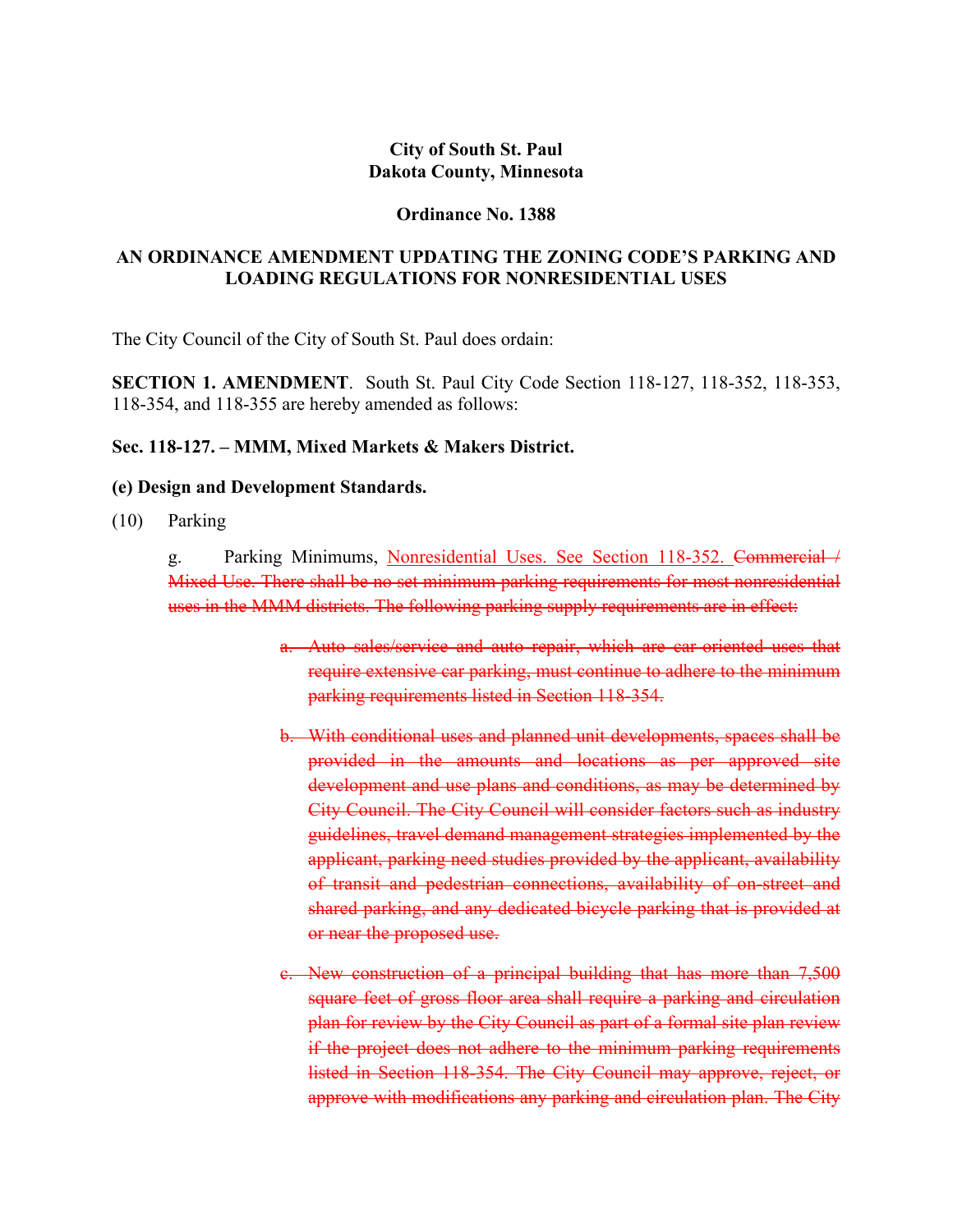Council may establish a minimum parking requirement for these projects and will consider factors such as industry guidelines, travel demand management strategies implemented by the applicant, parking need studies provided by the applicant, availability of transit and pedestrian connections, availability of on-street and shared parking, and any dedicated bicycle parking that is provided at or near the proposed use.

d. The reuse of an existing principal building that has more than 15,000 square feet of gross floor area shall require a parking and circulation plan for review by the City Council as part of a formal site plan review if:  $(1)$  the project involves a change of use,  $(2)$  the new use requires more parking under Section 118-354 than the former use, and (3) the new use will not adhere to the minimum parking requirements listed in Section 118-354. The City Council may approve, reject, or approve with modifications any parking and circulation plan. The City Council may establish a minimum parking requirement for these projects and will consider factors such as industry guidelines, travel demand management strategies implemented by applicant, parking need studies provided by applicant, availability of transit and pedestrian connections, availability of on-street and shared parking, and any dedicated bicycle parking that is provided at or near the proposed use.

### **Sec. 118-352. General provisions.**

- (b) *Benches in places of public assembly*. In stadiums, sport arenas, churches, and other places of public assembly in which patrons or spectators occupy seats, benches, pews, or other similar seating facilities, each bench 24 inches of the seating facility shall be counted as one seat for the purpose of determining requirements for off-street parking facilities under this section.
- (e) *Joint parking facilities*. Off-street parking facilities for a combination of mixed buildings, structures, or uses may be provided collectively in any nonresidential zoning district in which separate parking facilities for each separate building, structure, or use would be required, provided that the total number of spaces provided shall equal the sum of the separate requirements of each use during any peak-hour parking period. and a copy of the joint parking agreement is approved by the city engineer and placed on file with the city along with a certificate of occupancy for all land area involved.
- (e) *Parking and Circulation Plans.*

(1) *Purpose.* South St. Paul is an urban small town with on-street parking, walkable neighborhoods, a well-developed sidewalk system, bicycling infrastructure, and reliable transit service. The City acknowledges that traditional minimum parking requirements often do not account for other transportation modes or for constantly evolving consumer trends and may result in oversized off-street parking lots and land that is not being put to its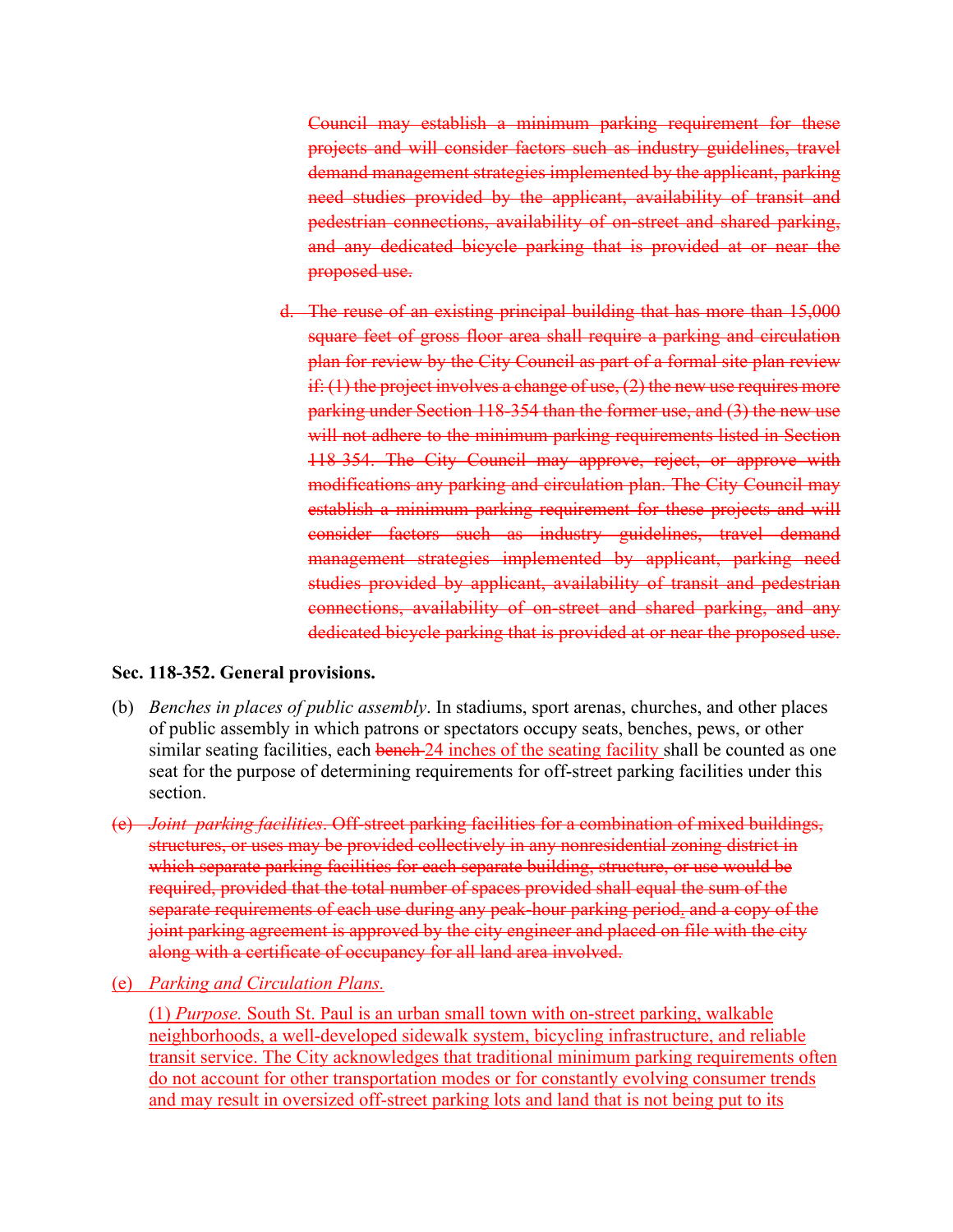highest and best use. The City desires to allow flexibility from minimum parking requirements and off-street loading requirements while still ensuring that large commercial and institutional land uses provide adequate facilities to meet the needs of visitors and avoid over-burdening nearby public streets.

# (2) *Eligibility.*

- a. Any nonresidential permitted use in the C-1, CGMU, MMM, GB, I-1, and I zoning districts and any nonresidential institutional use in an R-district shall be eligible to submit a parking and circulation plan to the City Council if they are seeking a modified minimum parking requirement that is different from the requirements stated in Section 118-354 and they do not qualify for an exemption under Section 118-  $352(i)$ .
- b. A modification to an off-street loading requirement may be allowed in any zoning district via a parking and circulation plan review by the City Council.

(3) *Process.* The Applicant shall submit their parking and circulation plan for review by the Planning Commission and City Council as part of a Site Plan submittal. The review shall follow the process outlined in Section 118-47.

(4) *Review Criteria.* The City Council may approve, reject, or approve with modifications any parking and circulation plan. The City Council may require the full amount of parking spaces required under Section 118-354 or the City Council may, at their discretion, establish a modified parking requirement for these projects. They will consider factors such as industry guidelines, travel demand management strategies implemented by the applicant, parking need studies provided by the applicant, availability of transit and pedestrian connections, availability of on-street and shared parking, and any dedicated bicycle parking that is provided at or near the proposed use. In approving deviations from the Code's offstreet loading requirements, the City Council will consider the nature of the proposed use, the characteristics of the property and site plan, the characteristics of adjacent streets and alleys, and information provided by the City Engineer.

(5) *Compliance.* No building permit or certificate of occupancy may be granted prior to the approval of a parking and circulation plan if a use does not meet its default minimum parking requirements or loading requirements under the City Code. The Applicant shall be required to comply with any conditions that are placed upon the parking and circulation plan approval.

(i) *Minimum space requirements.* The number of off-street parking spaces required for various land uses as specified herein shall be considered as the default absolute minimum requirements. Additional off-street parking spaces may be required by the city council for any land use which, as determined by the city council, may for any reason generate more parking demand than called for by the minimum parking standards contained herein. Factors such as anticipated business volume, number of employees, number of visitors, hours and nature of business operation, and other such factors affecting potential parking needs may be considered.

(1) A greater or lesser total number of off-street parking spaces may be required by the City Council for conditional uses, interim uses, and planned unit developments. Additionally, a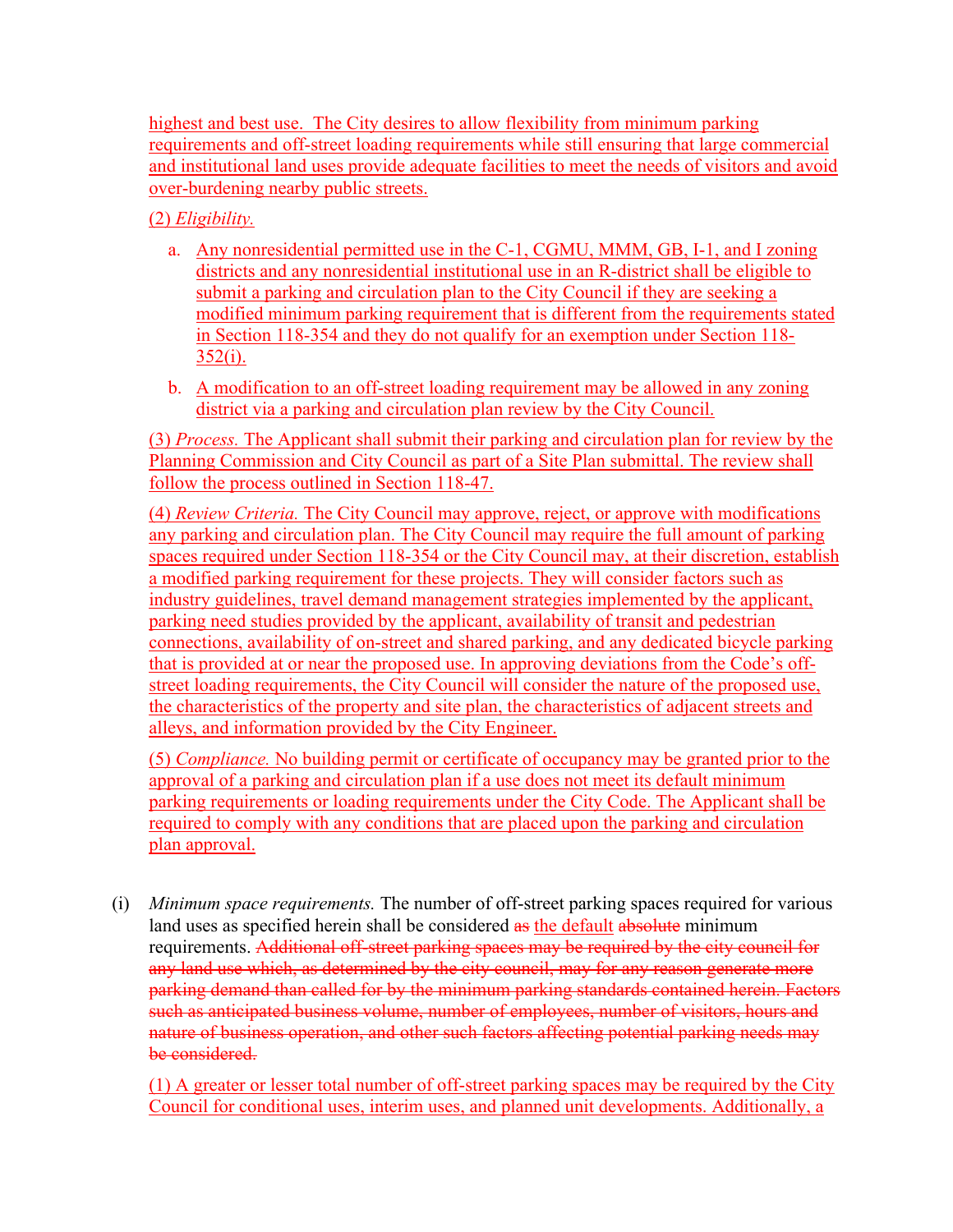modified parking requirement may be granted to eligible nonresidential permitted uses that have submitted a parking and circulation plan for review.

(2) In evaluating a request for a modified parking requirement, the City Council will consider factors such as anticipated business volume, number of employees, number of visitors, hours and nature of business operation, industry guidelines, travel demand management strategies implemented by the applicant, parking need studies provided by the applicant, availability of transit and pedestrian connections, availability of on-street and shared parking, and any dedicated bicycle parking that is provided at or near the proposed use.

(3) For nonresidential uses in the CGMU, C-1, MMM, and GB districts:

- a. New construction.
	- 1. New construction of a principal building with 7,500 square feet or less of gross floor area which contains only permitted uses shall not have a set parking requirement. This shall also apply to commercial use spaces in commercial-residential mixed-use buildings so long as the total size of the commercial space in the building does not exceed 7,500 square feet of gross floor area.
	- 2. New construction of a principal building that has more than 7,500 square feet of gross floor area must meet the minimum parking requirements listed in Section 118-354 or shall provide a parking and circulation plan for review by the City Council as part of the site plan review. This requirement shall also apply to commercial use spaces in commercial-residential mixed-use buildings when the total size of the commercial space exceeds 7,500 square feet of gross floor area. The City Council may approve, reject, or approve with modifications any parking and circulation plan. The City Council may establish a minimum parking requirement following the process and criteria outlined in Section 118-352(e).
- b. Reuse of existing buildings.
	- 1. The reuse of an existing principal building by one or more permitted uses shall not have a set parking requirement if the building contains 15,000 square feet or less of gross floor area. This shall also apply to commercial use spaces in commercial-residential mixed-use buildings so long as the total size of the commercial space in the building does not exceed 15,000 square feet of gross floor area.
	- 2. The reuse of an existing principal building with more than 15,000 square feet of gross floor area shall require a parking and circulation plan for review by the City Council as part of a formal site plan review if: (1) the project involves a change of use, (2) the new use requires more parking under Section 118-354 than the former use, and (3) the new use will not adhere to the minimum parking requirements listed in Section 118-354. This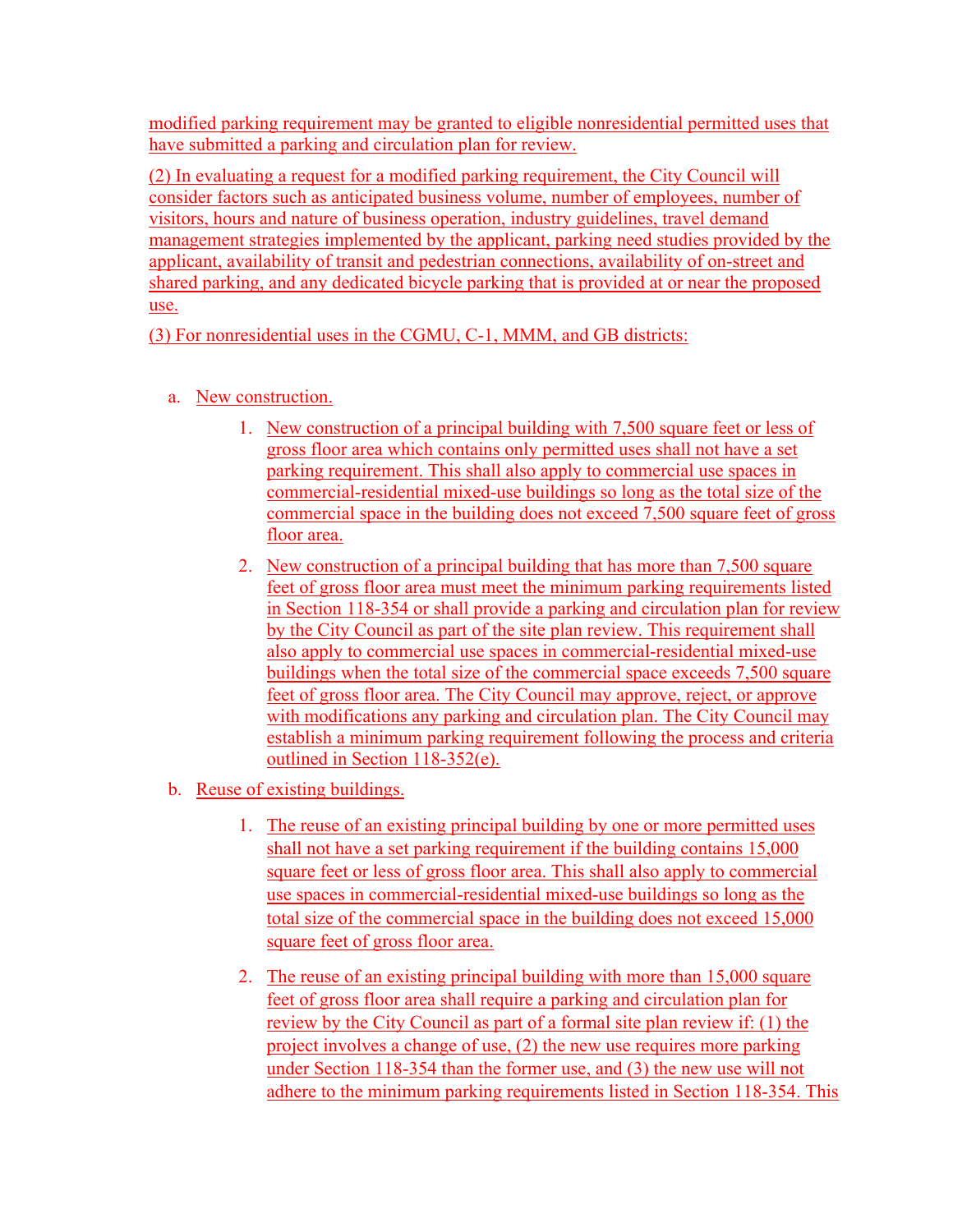requirement shall also apply to commercial use spaces in commercialresidential mixed-use buildings when the total size of the commercial space exceeds 15,000 square feet of gross floor area. The City Council may approve, reject, or approve with modifications any parking and circulation plan. The City Council may establish a minimum parking requirement following the process and criteria outlined in Section 118-352(e).

- c. For conditional uses and planned unit developments in the CGMU, C-1, MMM, and GB districts, spaces shall be provided in the amounts and locations as per approved site development and use plans and conditions, as may be determined by City Council. The City Council will consider factors such as anticipated business volume, number of employees, number of visitors, hours and nature of business operation, industry guidelines, travel demand management strategies implemented by the applicant, parking need studies provided by the applicant, availability of transit and pedestrian connections, availability of on-street and shared parking, and any dedicated bicycle parking that is provided at or near the proposed use.
	- 1. A restaurant, café, or similar use which only requires a conditional use permit for on-sale liquor shall continue to be treated as a restaurant use when determining parking requirements. It will still benefit from the provisions listed above which remove set parking requirements for permitted uses of a certain size.
	- 2. A retail store which only requires a conditional use permit for off-sale liquor shall continue to be treated as a retail store when determining parking requirements. It will still benefit from the provisions listed above which remove set parking requirements for permitted uses of a certain size.
	- 3. Auto sales, auto service, and auto repair, which are car-oriented uses that require extensive car parking, shall adhere to the minimum parking requirements listed in Section 118-354 unless otherwise approved as part of a planned unit development or through the granting of a variance.

(4) Parking requirements for residential uses in the MMM district are regulated by Section 118-127-MMM, Mixed Markets and Makers District.

(r) *Accessible Parking Spaces and Passenger Loading Zones.* Parking spaces and passenger loading zones for persons with disabilities shall be designed in accordance with the provisions of the Accessibility Guidelines for Buildings and Facilities of the Americans with Disabilities Act (ADA).

# **Sec. 118-353. Design and maintenance of off-street parking areas.**

(b) *Calculating space.* When calculating the number of off-street parking spaces required results in a fraction that is one half or more, such fraction shall require a full space. No street or alley right-of-way shall be used in calculating space for required off-street parking unless this is explicitly permitted in a specific zoning district or is approved by the City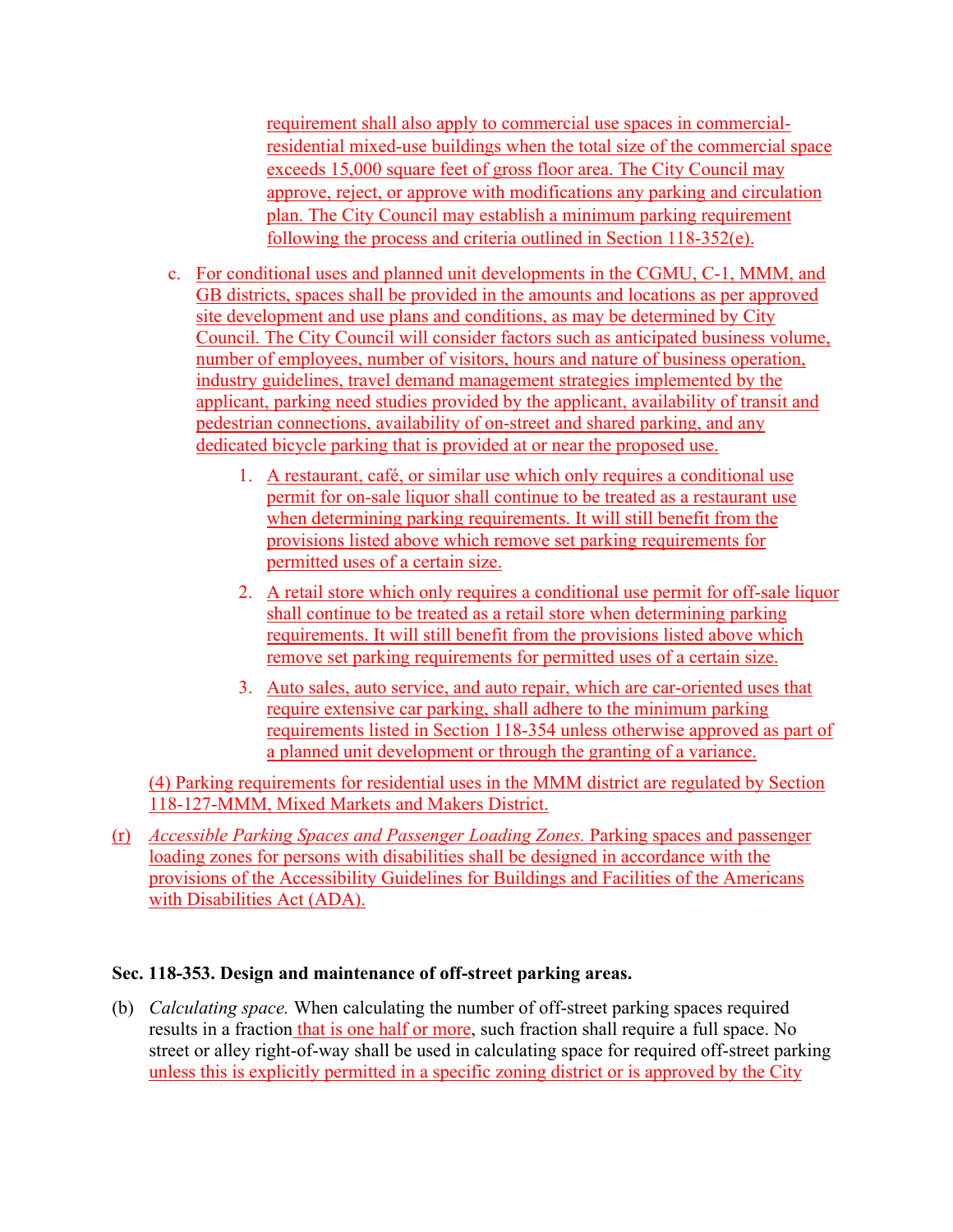Council as part of a parking and circulation plan that is reviewed following the procedures outlined in Section 118-352(e).

- (k) *Determination of areas. Site Plan Review for Parking Lots.* The construction of a new or expanded parking lot shall require a Site Plan review which shall be processed in accordance with Section 118-47. When planning a parking lot, the parking space per vehicle shall not be less than 350 square feet of parking and maneuvering area or an area equal to the width of the parking space multiplied by the length of the parking space plus 12 feet. In most cases, however, the city engineer may require that a plan be submitted showing parking stalls and access drives as anticipated to be constructed even in the very early stages of planning a development with accessory parking lots.
- (o) *Shopping centers and large retail outlets.* Shopping centers or individual retail outlets with over  $30,000$   $50,000$  square feet of floor area shall provide parking on the basis of  $5\frac{1}{2}$  three spaces per 1,000 square feet of gross leasable or useable floor area, as the case may be.
- (q) *Location.* All required off-street parking shall be located on the same lot as the principal building served unless otherwise approved by the Zoning Administrator in accordance with this Ordinance or approved by the City Council as part of a parking and circulation plan that is reviewed following the procedures outlined in Section 118-352(e). by the city engineer. No driveway or off-street parking area shall be located closer than two feet from an adjacent lot zoned or used for residential purposes.

## **Sec. 118-354. Off-street parking spaces required.**

Under Section 118-352, some land uses in certain zoning districts do not have a set parking requirement and certain other land uses may secure a modified parking requirement with the approval of the City Council. Unless a land use is granted a modified parking requirement under Section 118-352, the default  $\Theta$  off-street parking spaces required by various land uses generating the need for parking shall be as follows:

- (4) Churches, theaters, auditoriums, *funeral homes*, reception or meeting halls, and other places of assembly: One space for each three seats or for each five six feet of pew length based upon maximum design capacity
- (5) Offices: One space for each  $\frac{300}{100}$  square feet of gross floor space.
- (6) Hotel/motel: One space per dwelling unit plus one space per employee, plus one space for each three persons who may be accommodated in a bar, restaurant, meeting room, swimming pool, convention facility, or similar place of public assembly based upon maximum design capacity 1 space per guest room, plus one space per employee during the busiest shift. Bar, restaurant, reception hall, and convention center uses that are part of a motel or hotel operation are subject to the parking requirements for those uses but each required parking stall provided for a guest room shall also count towards the satisfaction of the parking requirement of each other use that is part of the hotel operation.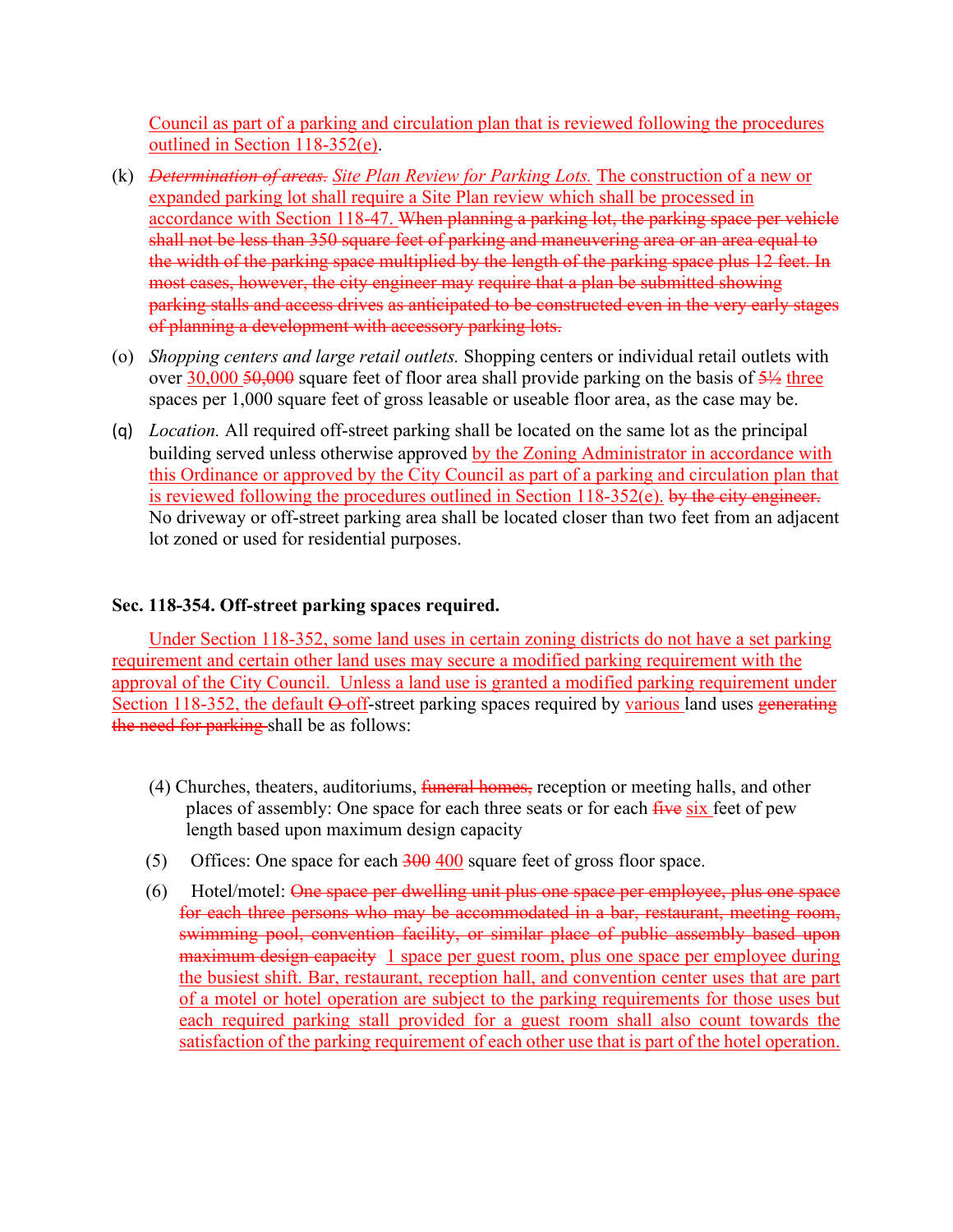- $(11)$  Drive-in food establishment: One space for each  $15$  square feet of gross floor space every three seats provided inside the building plus additional parking and stacking space as may be required by the city council.
- (14) Retail sales and service establishments: One space for each 150 400 square feet of gross floor area.
- (15) Medical and dental clinic: Six spaces for each doctor and four spaces for each dentist At least one space for each 400 square feet of gross floor area.
- (18) Furniture store, wholesale use, automobile and truck sales, repair shops (except vehicle repair shops): One space for each 400 500 square feet of gross floor space plus one space for each two employees.
- (20) Uses not specifically noted: Where a use is not specifically listed herein, the required minimum off-street parking spaces shall be as determined by the eity engineer Zoning Administrator using this section as a guide.
- (21) Planned unit developments, interim uses, and conditional uses: Spaces shall be provided in amounts and locations as per approved site development and use plans and conditions, as may be determined by the city council.
- (22) Automobile repair, bus terminal, taxi terminal, boat and marine sales and repair, bottling company, shop for a trade employing six or less people, garden supply store, building material sales within a building: **Eight Six** spaces plus one additional space for each 800 square feet of floor area over 1,000 square feet.
- (25) Community centers, libraries, clubs and lodges, art galleries: Ten spaces plus one for each 150 square feet in excess of 2,000 square feet of floor area in the building. One space per 400 square feet of floor area in the building.
- (26) Animal hospitals and professional service offices: One space for each 400 square feet of gross floor area. employee plus three spaces for each doctor or professional person providing a service to the public.
- (27) Business service establishment: One parking space for each 400 square feet of gross floor area. One parking space for each employee plus one space for each 200 square feet of floor area.
- (28) Financial institutions: Banks and other financial institutions shall have at least  $\frac{1}{\text{six}}$  four stacking spaces per drive-in window and one off-street parking space for each 100 square feet of customer floor area 400 square feet of gross floor area.
- (31) Automobile and truck sales: One space for each 400 square feet of gross floor space plus one space for each two employees.
- (3231) Child day care facility and adult day care facility: One space per employee on maximum shift.

### **Sec. 118-355. Off-street loading and unloading areas.**

The regulations and requirements set forth in this subchapter shall apply to required and non-required loading and unloading facilities in all districts: Off-street space shall be provided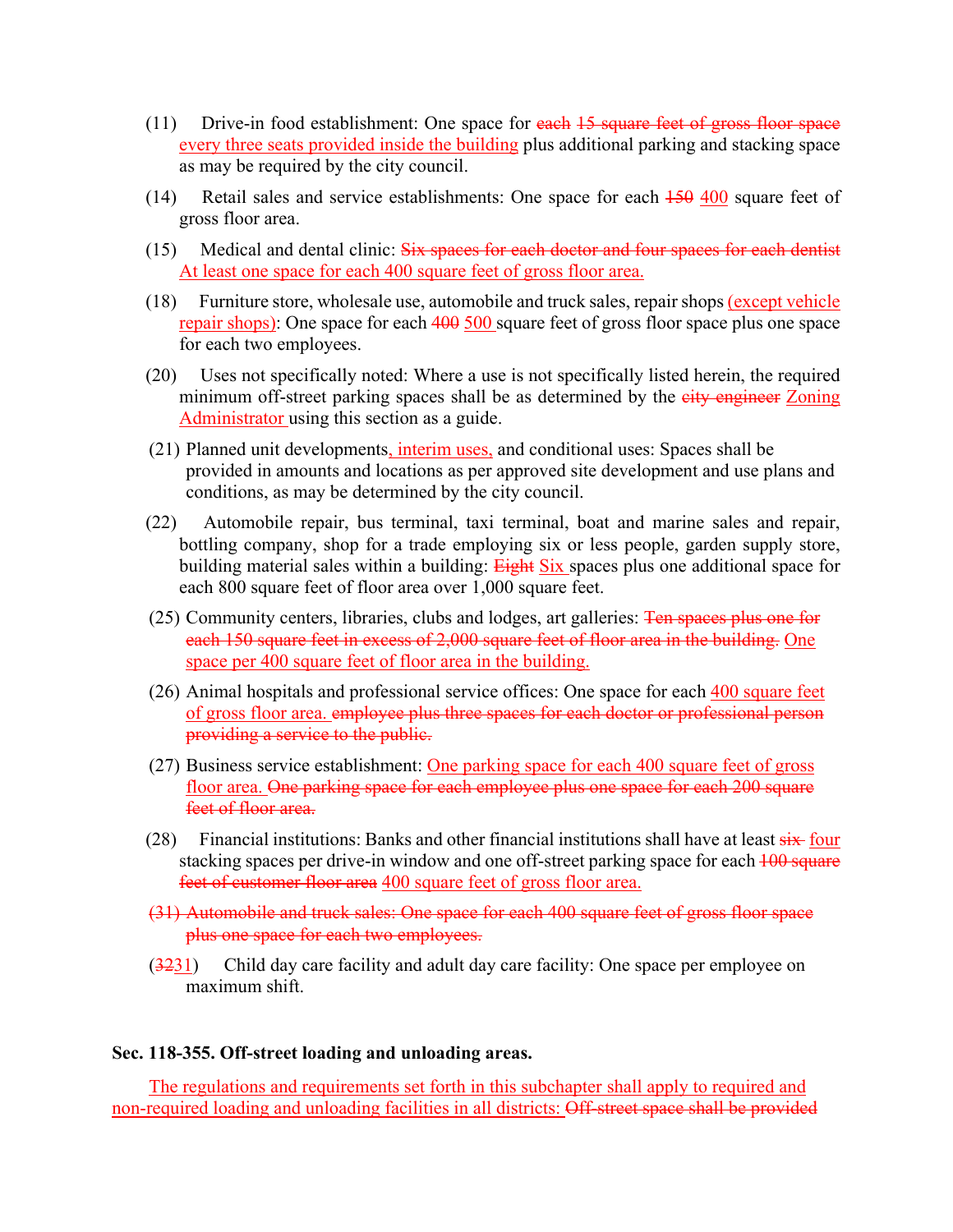for the loading and unloading of persons, goods, or material according to the following requirements:

- (1) *Location*. All required loading berths shall be off-street and shall be located on the same lot as the building or use to be served unless otherwise approved by the City Council as part of a parking and circulation plan that is reviewed following the procedures outlined in Section 118-352(e). and shall be located on the same lot as the building or use to be served. A loading berth shall be located at least 25 feet from the intersection of two street rights-of-way and at least 50 feet from a residential district or use, unless located within a building. Loading berths shall not occupy the required front yards.
- (2) *Size*. In residential districts, each required berth provided shall be at least ten feet by 20 feet unless otherwise approved or required during a site plan review. by the city engineer. For nonresidential uses or where large trucks may load or unload, each required berth shall not be less than 12 feet in width, 50 feet in length, and 14 feet in height unless otherwise approved or required during a site plan review. by the city engineer.
- (3) *Access*. Each required loading berth shall be located with appropriate and safe vehicular access to a street or alley and in a manner that will least interfere with traffic and pedestrian movements.
- (4) *Prohibited use*. Any space allocated as a required loading berth or maneuvering area so as to comply with the terms of this section shall not be used for the storage of goods, trash, snow, inoperable vehicles nor be included as a part of the space requirements necessary to meet off-street parking area standards.
- (5) *Alterations*. Any structure erected or When the footprint of an existing structure is substantially altered for a to accommodate a new use that requires the receipt or distribution of materials or merchandise by trucks or similar vehicles, the structure shall provide off-street loading space as required for a new structure unless this is deemed impractical by the City.
- (6) *Schools.* No public or private school campus shall load or unload buses from public streets but shall provide off-street loading and unloading facilities unless otherwise approved by the City Council as part of a parking and circulation plan that is reviewed following the procedures listed in Section 118-352(e). School campuses existing on February 7, 2021 which already load or unload buses from public streets are exempt from this requirement.
- (9) Loading or unloading in street prohibited. Except for one-dwelling, two-dwelling, three-dwelling, and four-dwelling unit buildings, no loading or unloading of goods, merchandise, or materials shall be permitted from any public street or alley except as may be approved by the city engineer. In areas where loading or unloading requires double parking, said loading and unloading shall be only as may be permitted by the city engineer and the police department.
- (10 9) *Number of loading berths required for new structures.*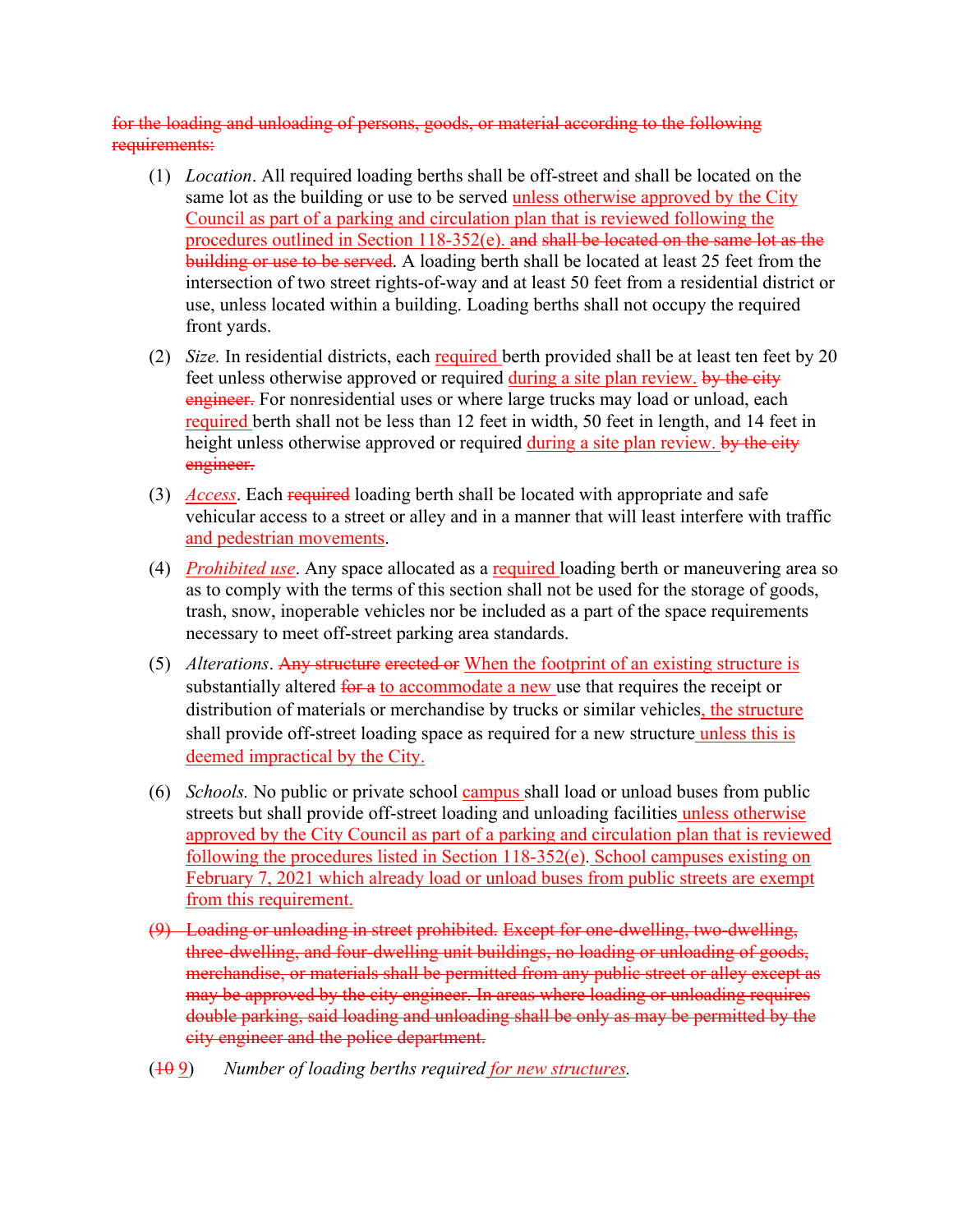- a. Business and office establishments containing less than 10,000 square feet of gross floor area may load or unload from a public street or alley if it can be demonstrated to the satisfaction of the Zoning Administrator and City Engineer that this can be done in a safe and functional manner. if approved by the city engineer. Business and office buildings containing more than 10,000 square feet of gross floor area shall be provided may be required to provide off-street loading facilities of a type, size, and location as may be required as part of a site plan review, by the city engineer based on the specific nature of the building and use.
- b. Health institutions and medical buildings shall have one berth for buildings containing 18,000 to 100,000 square feet of gross floor area plus one additional berth for each additional 100,000 square feet of gross floor area or fraction thereof unless otherwise approved by the City Council as part of a parking and circulation plan that is reviewed following the procedures outlined in Section 118-352(e).
- c. Schools, churches, and other educational and religious institutions shall have one berth for buildings containing 10,000 to 200,000 square feet of gross floor area plus one additional loading berth for each additional 200,000 square feet of gross floor area or fraction thereof unless otherwise approved by the City Council as part of a parking and circulation plan that is reviewed following the procedures outlined in Section 118-352(e).
- d. Recreational facilities and social functions requiring substantial receiving or distribution by vehicles of supplies or materials shall have one berth for buildings  $\frac{1}{2}$ containing 10,000 to 100,000 square feet of gross floor area plus one additional berth for each additional 100,000 square feet of gross floor area up to 500,000 square feet of gross floor area or fraction thereof in excess of 500,000 square feet unless otherwise approved by the City Council as part of a parking and circulation plan that is reviewed following the procedures outlined in Section 118-352(e).
- e. Apartment buildings containing more than four dwelling units may be required to provide off-street loading berths if deemed necessary during site plan review. by the city engineer.
- f. Industrial uses shall provide off-street loading areas as determined necessary during site plan review. by the code enforcement officer. Where feasible, loading docks shall be located to minimize visibility from public streets and adjoining properties.
- g. Loading berths may be required for any land use or building of a type, location, size, and number as approved by the city engineer.
- h. Uses existing on the effective date of the ordinance adopting this chapter are not exempt from loading requirements except as may be approved on an individual lot basis by the city council.
- (1110) *Surface type, materials, drainage.* The surface type, materials, and drainage of all off-street loading areas shall be as approved by the city engineer.
- (1211) *Use of certain spaces for loading or unloading prohibited.* No fire lane, parking space for the handicapped, or similar space shall be used for loading or unloading.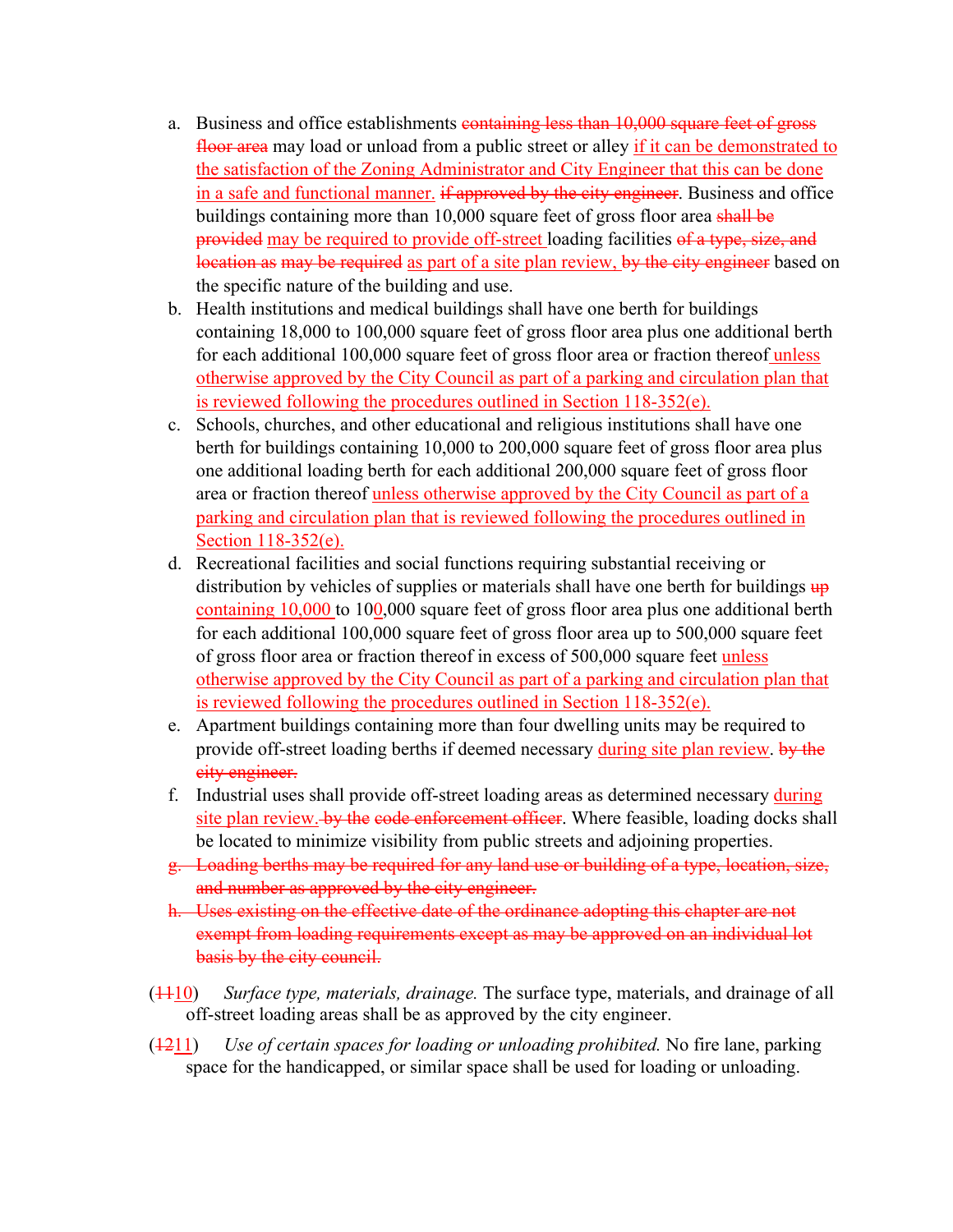(1312) *Taxi or transit bus.* Taxi or transit bus requirements shall be as approved by the city council.

**SECTION 2. REPEAL AND REPLACE**. Table 1 at the end of Article VII Off-Street Parking and Loading is repealed and replaced with the following revised table which fixes a typo with the labelling of parking stall dimensions:

# **MUNICIPAL CODE OF SOUTH ST. PAUL**

 $90^\circ$  $60^\circ$ h8'  $9'$ **TWO WAY** 22.  $62'$ **ONE WAY**  $12'$  $(10^7$  MIN) 18.  $\frac{18}{(16 \cdot \text{MIN})}$ 2Ò'  $20^{\circ}$  $15.5'$ 58 45° 30° **ONE WAY** 43  $12'$  $15.5'$  $\overline{\mathbf{r}}$ **B.5 ONE WAY** ONE WAY 24'<br>(22' MIN)  $30'$ 13 8.5  $18'$ 18 **PARALLEL**  $\overline{48}$ 

TABLE 1, MINIMUM DIMENSIONS FOR THE DESIGN OF OFF STREET PARKING FACILITIES

**SECTION 3. SUMMARY PUBLICATION**. Pursuant to Minnesota Statutes Section 412.191, in the case of a lengthy ordinance, a summary may be published. While a copy of the entire ordinance is available without cost at the office of the City Clerk, the following summary is approved by the City Council and shall be published in lieu of publishing the entire ordinance: